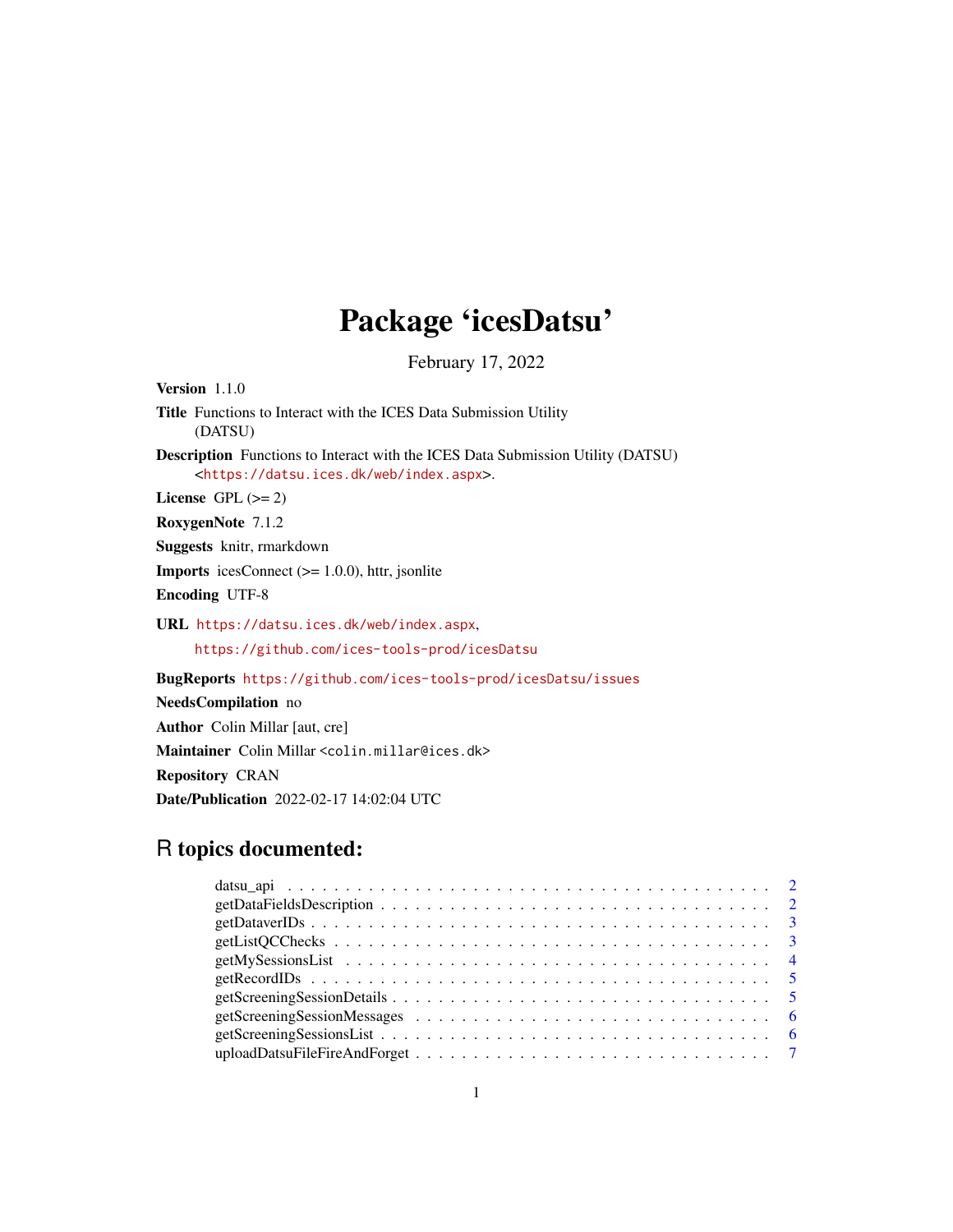#### <span id="page-1-0"></span>**Index** [9](#page-8-0)

#### Description

utility to build a url with optional query arguments

#### Usage

datsu\_api(service, ...)

#### Arguments

| service  | the name of the service                 |
|----------|-----------------------------------------|
| $\cdots$ | name arguments will be added as queries |

#### Value

a complete url as a character string

#### Examples

datsu\_api("hi", bye = 21) datsu\_api("getDataverIDs")

getDataFieldsDescription

*get list of datasets*

### Description

A list of the available fields for the specified format and record (optional filter). in this list it is specified the field type, if it is mandatory and if it is linked with any vocabulary.

#### Usage

getDataFieldsDescription(datasetverID, recordType = NULL)

#### Arguments

| datasetverID | the dataset ID                           |
|--------------|------------------------------------------|
| recordType   | string name of the record type, optional |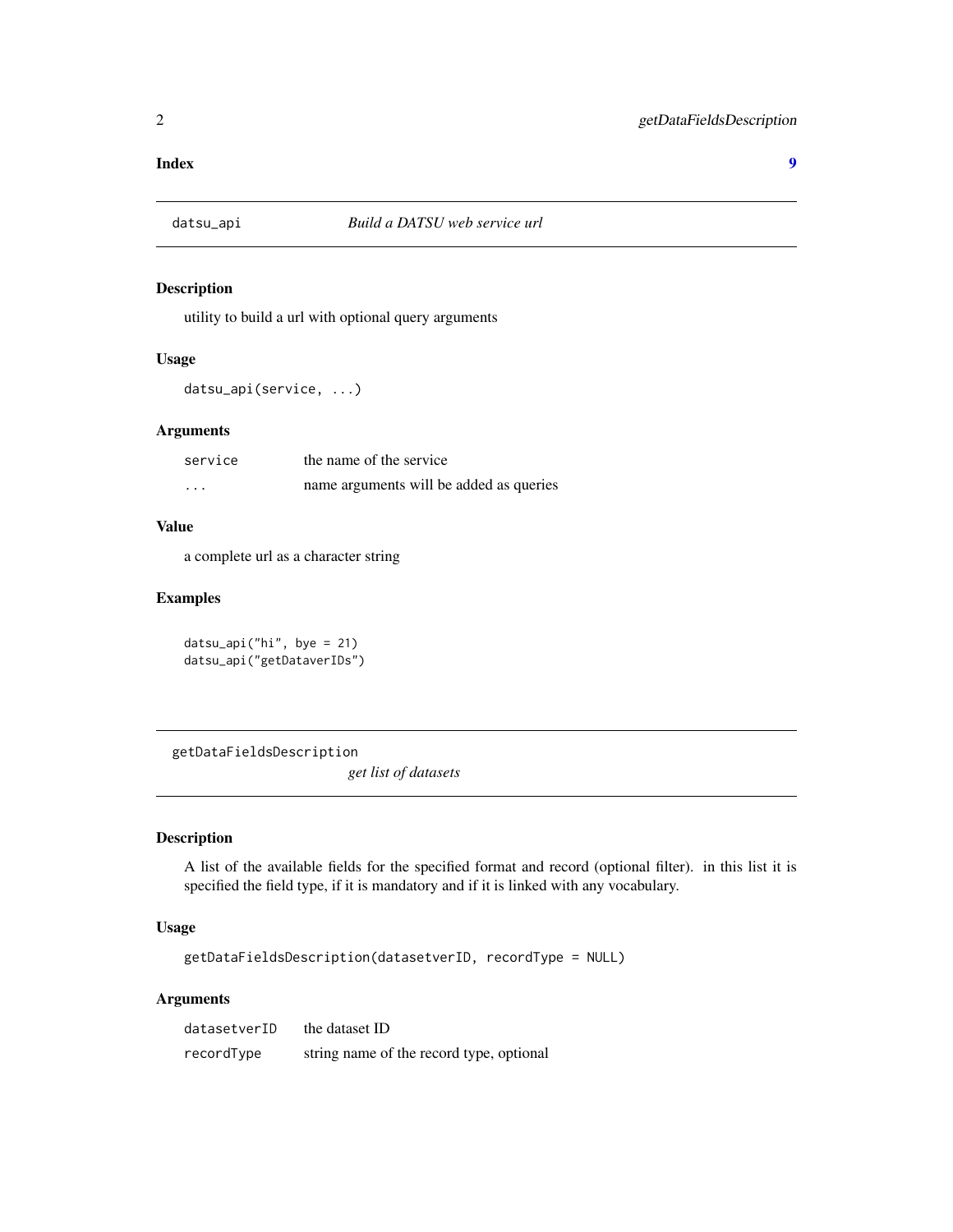#### <span id="page-2-0"></span>getDataverIDs 3

#### Value

List of the supported records and fields.

#### Examples

```
getDataFieldsDescription(145)
getDataFieldsDescription(145, "VE")
```
getDataverIDs *get list of datasets*

#### Description

This API allows the user to have a list of all the datasets IDs that can be screened in the DATSU API.

#### Usage

getDataverIDs()

#### Value

The list of Datasets that can be screened in DATSU with the IDs

#### Examples

```
formats <- getDataverIDs()
formats[grep("vms", tolower(formats$description)), ]
```
getListQCChecks *get list of datasets*

#### Description

This API allows the user to have a list of all the datasets IDs that can be screened in the DATSU API.

#### Usage

```
getListQCChecks(datasetverID, recordType = NULL)
```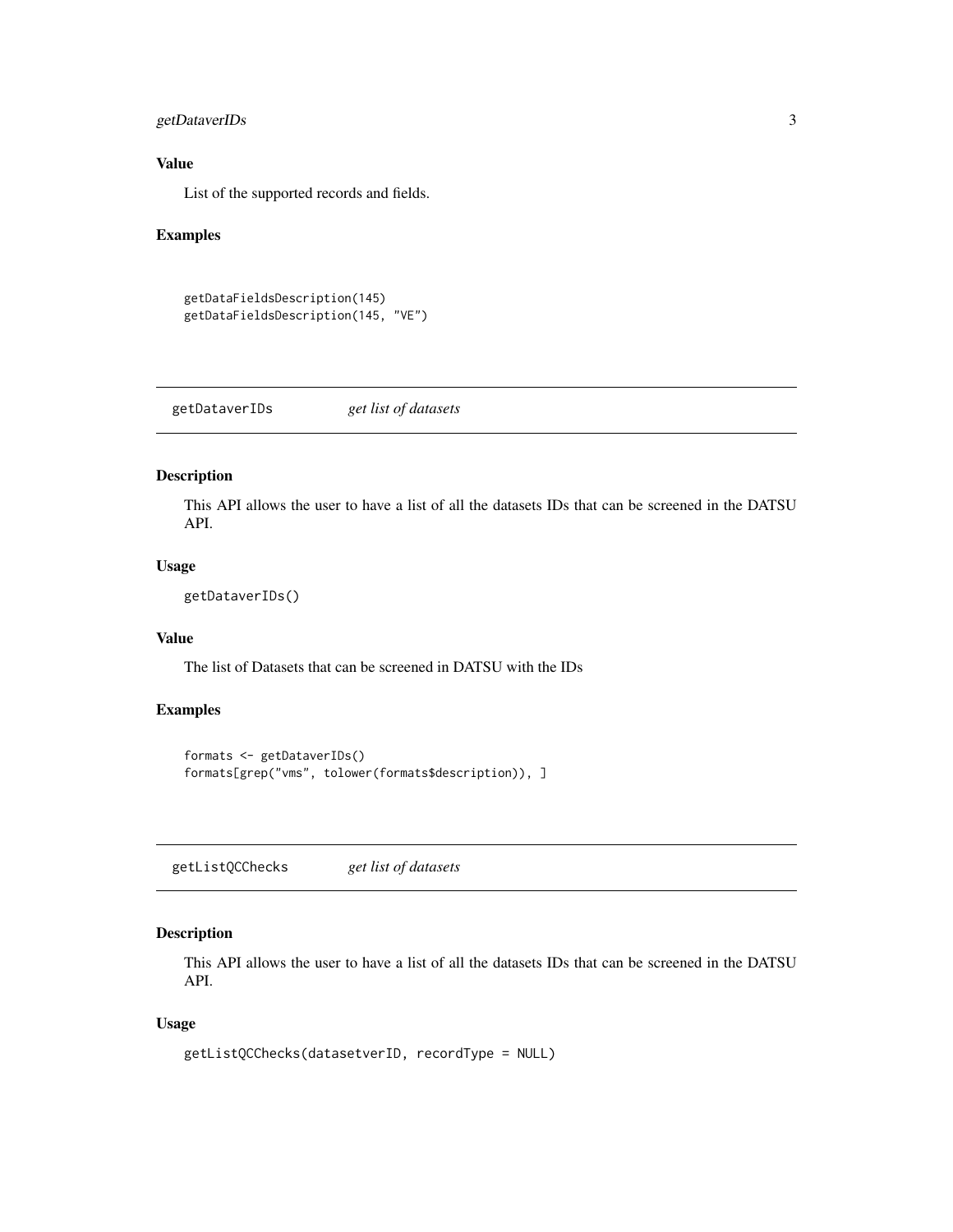#### Arguments

| datasetverID | the dataset ID                           |
|--------------|------------------------------------------|
| recordType   | string name of the record type, optional |

#### Value

The list of Datasets that can be screened in DATSU with the IDs

#### Examples

```
getListQCChecks(145)
qc_ve <- getListQCChecks(145, "VE")
```
getMySessionsList *get screening session list for a user*

### Description

This API of the web service returns a list of the sessions for the authenticated user.

#### Usage

```
getMySessionsList()
```
#### Value

The details of the users sessions

### Examples

## Not run: getMySessionsList()

## End(Not run)

<span id="page-3-0"></span>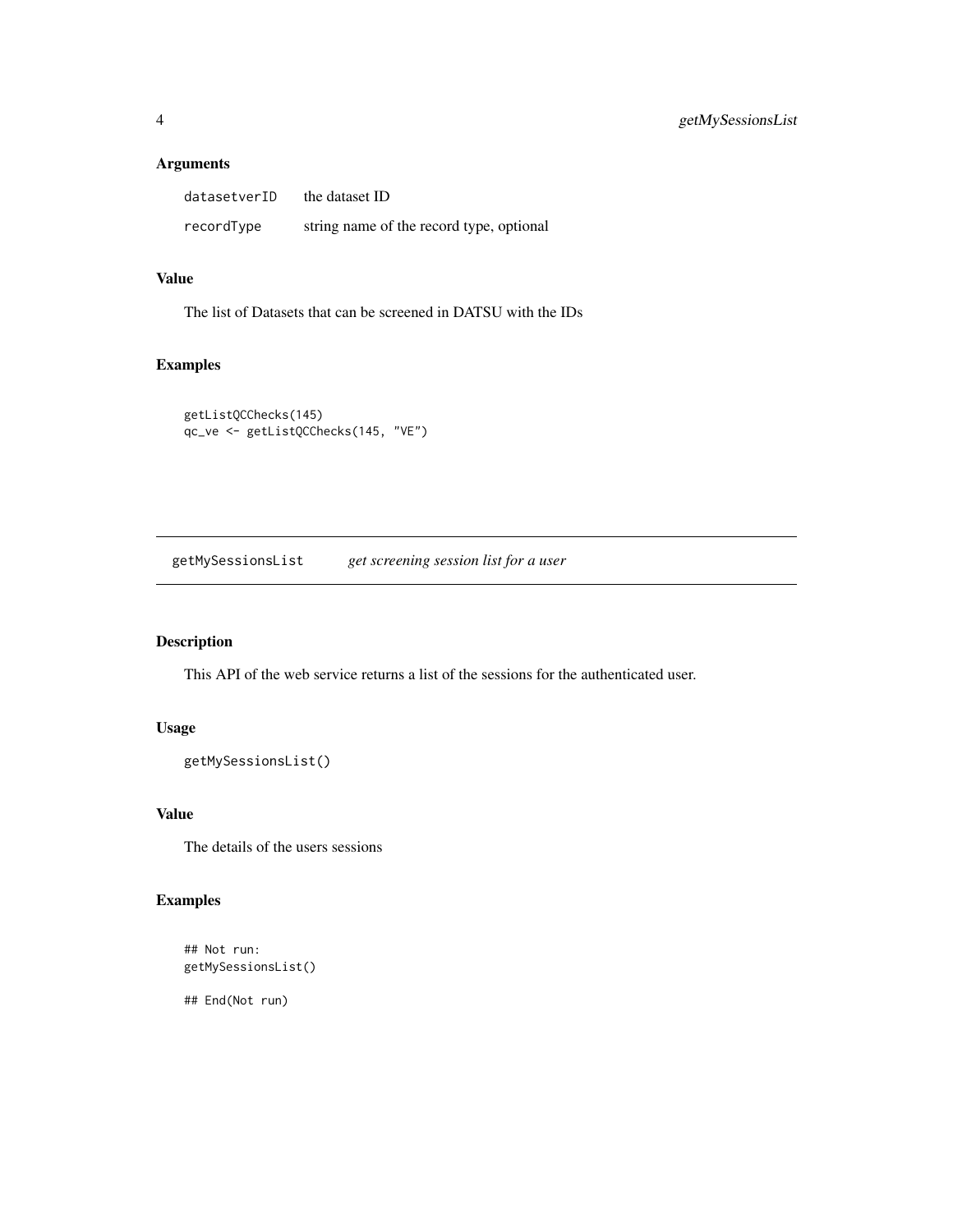<span id="page-4-0"></span>

#### Description

A list of the available records for the specified format

#### Usage

```
getRecordIDs(datasetverID)
```
#### Arguments

datasetverID the dataset ID

#### Value

List of the supported records for the specified records

#### Examples

getRecordIDs(145)

getScreeningSessionDetails

*get screening session details*

#### Description

This API allows the user to view the details of a specific session.

#### Usage

```
getScreeningSessionDetails(sessionID)
```
#### Arguments

sessionID the session ID

#### Value

Details of the session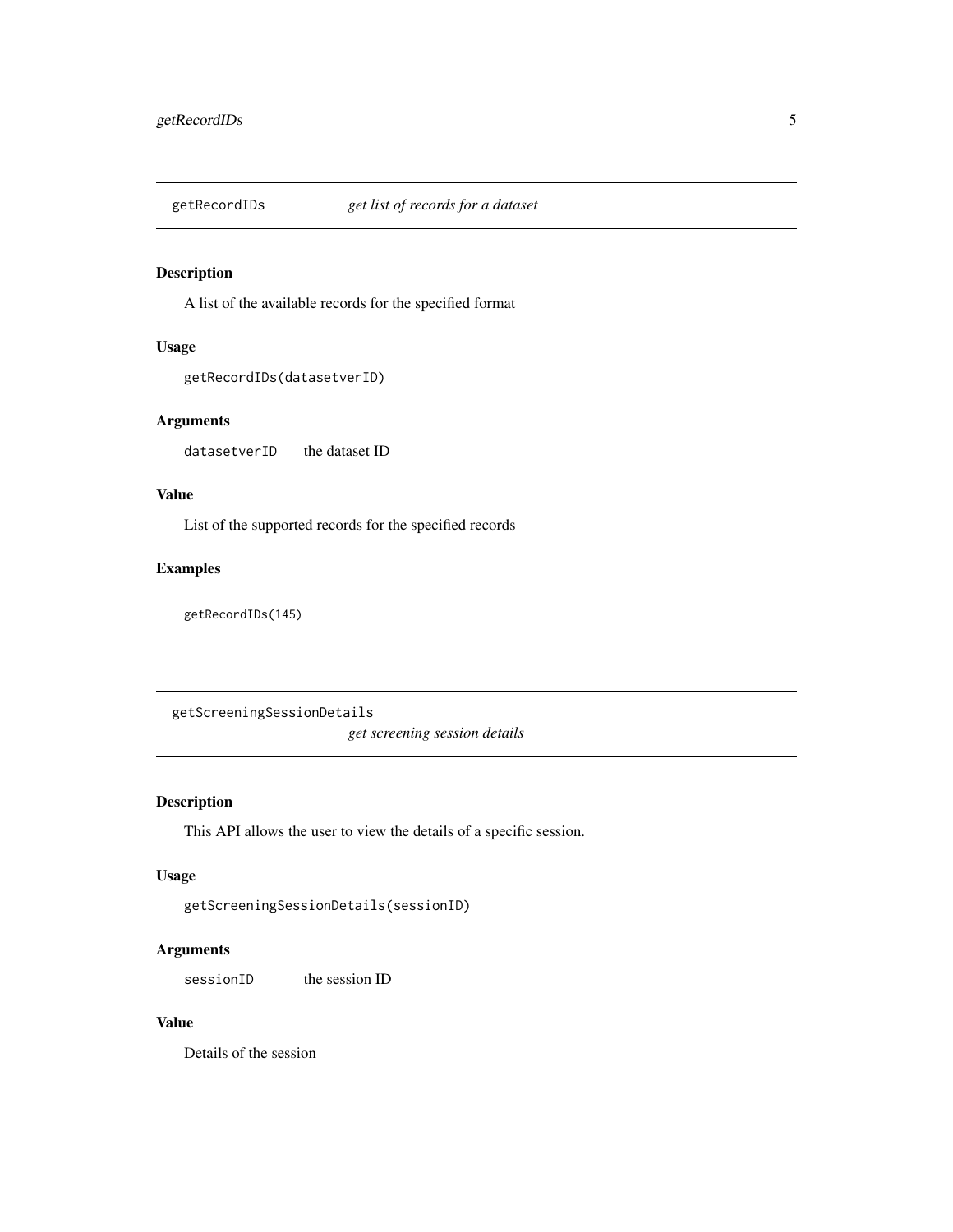#### <span id="page-5-0"></span>Examples

```
getScreeningSessionDetails(10)
```
getScreeningSessionMessages

*get screening session messages*

#### Description

A list of the messages for the specified session ID

#### Usage

getScreeningSessionMessages(sessionID)

#### Arguments

sessionID the session ID

#### Value

List of the messages for the specified session

### Examples

messages <- getScreeningSessionMessages(10)

getScreeningSessionsList

*get screening session list*

#### Description

This API allows the user to screen a file using the API

#### Usage

```
getScreeningSessionsList(dataSetVerID, year = NULL, country = NULL)
```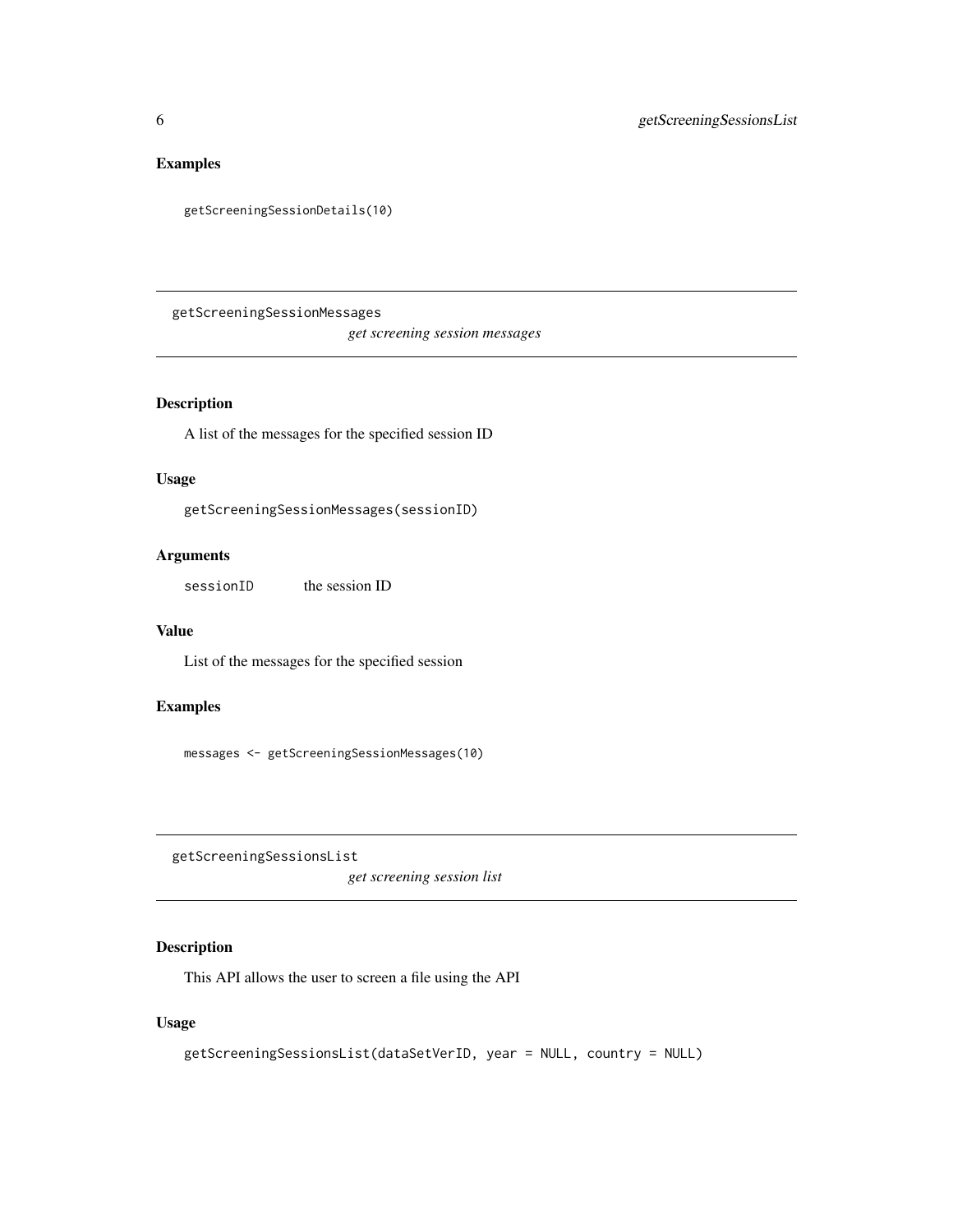### <span id="page-6-0"></span>Arguments

| dataSetVerID | the dataset version id      |
|--------------|-----------------------------|
| vear         | filter by year, optional    |
| country      | filter by country, optional |

#### Value

The details of the sessions

#### Examples

```
getScreeningSessionsList(145)
getScreeningSessionsList(145, year = 2020)
```
uploadDatsuFileFireAndForget *get list of records for a dataset*

#### Description

This API allows the user to screen a file using the API.

#### Usage

```
uploadDatsuFileFireAndForget(
  fileToUpload,
 dataSetVerID,
  emailAddress = NULL,
  sendEmail = TRUE,
 errorLimit = 30000,verbose = FALSE
\mathcal{L}
```
#### Arguments

| fileToUpload | the filename of the file to upload                                                                                   |
|--------------|----------------------------------------------------------------------------------------------------------------------|
| dataSetVerID | The version of the dataset                                                                                           |
| emailAddress | alternative email address of the user, if NULL, email address from ICES token<br>is used                             |
| sendEmail    | it is set to TRUE by default, this will specify if the user will to receive an email<br>when the session is finished |
| errorLimit   | does not need to be specified, it is 30000 by default                                                                |
| verbose      | get verbose output from the POST request, default FALSE                                                              |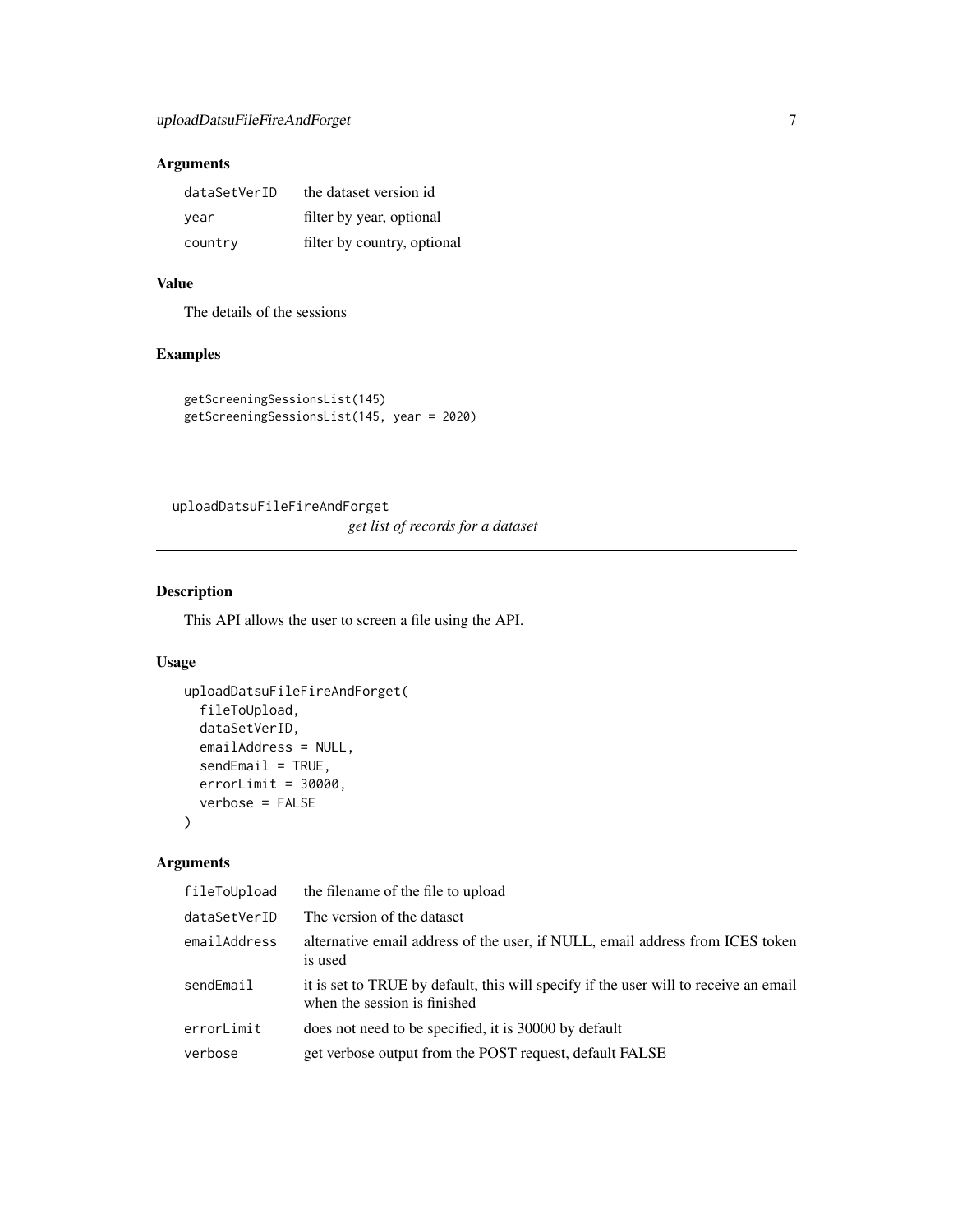#### Value

The ID of the DATSU session

#### Examples

```
## Not run:
filename <- system.file("test_files/vms_test.csv", package = "icesDatsu")
uploadDatsuFileFireAndForget(filename, 145)
uploadDatsuFileFireAndForget(filename, 145, sendEmail = FALSE)
```
## End(Not run)